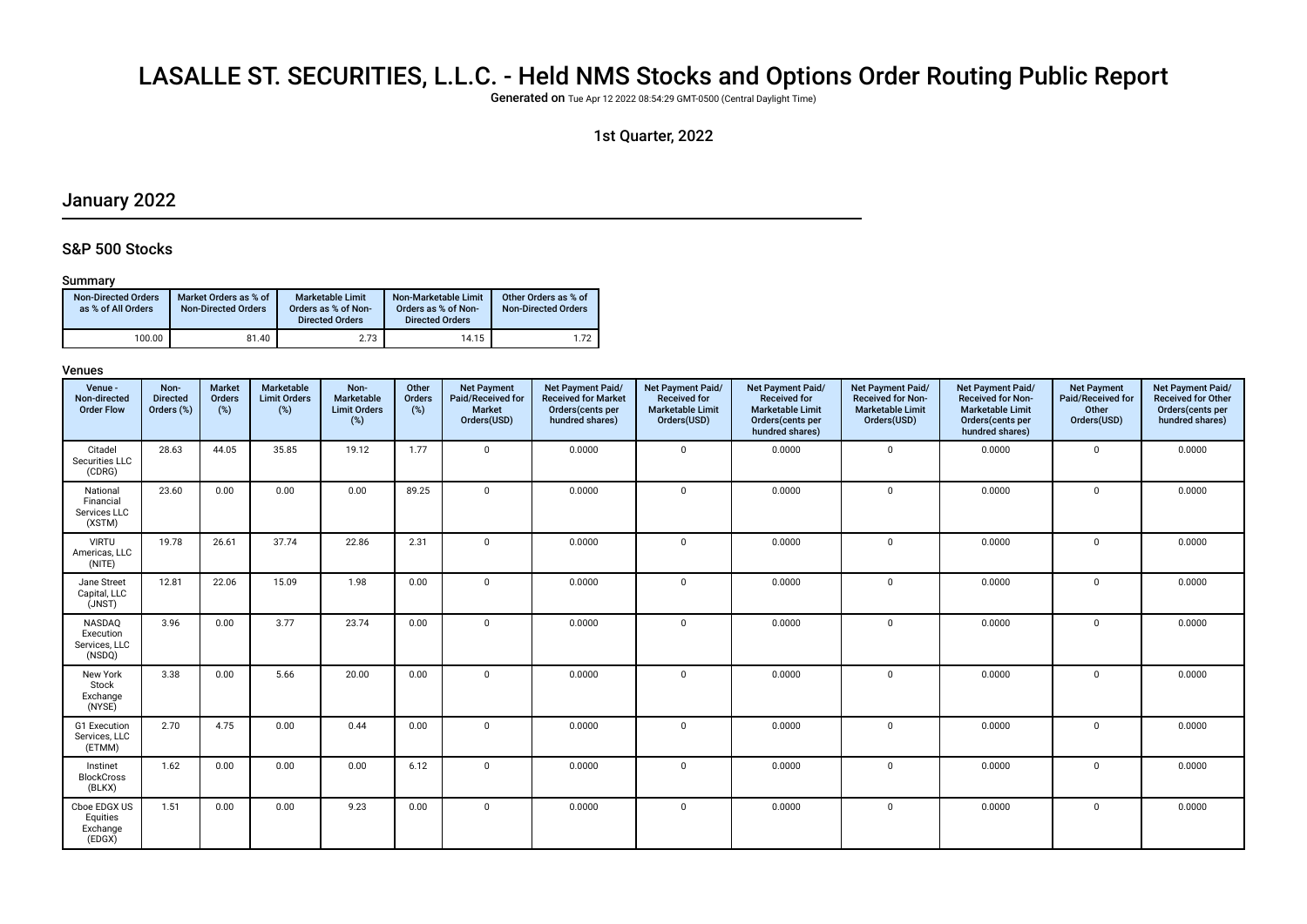| Venue -<br>Non-directed<br><b>Order Flow</b> | Non-<br><b>Directed</b><br>Orders (%) | <b>Market</b><br><b>Orders</b><br>(%) | <b>Marketable</b><br><b>Limit Orders</b><br>(%) | <b>Non-</b><br>Marketable<br><b>Limit Orders</b> | Other<br>Orders<br>(%) | <b>Net Payment</b><br>Paid/Received for<br><b>Market</b><br>Orders(USD) | Net Payment Paid/<br><b>Received for Market</b><br>Orders (cents per<br>hundred shares) | <b>Net Payment Paid/</b><br><b>Received for</b><br><b>Marketable Limit</b><br>Orders(USD) | <b>Net Payment Paid/</b><br><b>Received for</b><br><b>Marketable Limit</b><br>Orders(cents per<br>hundred shares) | <b>Net Payment Paid/</b><br><b>Received for Non-</b><br><b>Marketable Limit</b><br>Orders(USD) | <b>Net Payment Paid/</b><br><b>Received for Non-</b><br><b>Marketable Limit</b><br>Orders (cents per<br>hundred shares) | <b>Net Payment</b><br>Paid/Received for<br>Other<br>Orders(USD) | <b>Net Payment Paid/</b><br><b>Received for Other</b><br>Orders(cents per<br>hundred shares) |
|----------------------------------------------|---------------------------------------|---------------------------------------|-------------------------------------------------|--------------------------------------------------|------------------------|-------------------------------------------------------------------------|-----------------------------------------------------------------------------------------|-------------------------------------------------------------------------------------------|-------------------------------------------------------------------------------------------------------------------|------------------------------------------------------------------------------------------------|-------------------------------------------------------------------------------------------------------------------------|-----------------------------------------------------------------|----------------------------------------------------------------------------------------------|
| UBS Securities,<br>LLC (UBSS)                | 1.01                                  | 1.11                                  | 0.00                                            | 1.76                                             | 0.41                   |                                                                         | 0.0000                                                                                  |                                                                                           | 0.0000                                                                                                            |                                                                                                | 0.0000                                                                                                                  |                                                                 | 0.0000                                                                                       |

Citadel Securities LLC (CDRG):

[Insert discussion of the material aspects of the relationship with this venue pursuant to rule 606(a)(1)(iv).]

National Financial Services LLC (XSTM): [Insert discussion of the material aspects of the relationship with this venue pursuant to rule 606(a)(1)(iv).]

VIRTU Americas, LLC (NITE): [Insert discussion of the material aspects of the relationship with this venue pursuant to rule 606(a)(1)(iv).]

Jane Street Capital, LLC (JNST): [Insert discussion of the material aspects of the relationship with this venue pursuant to rule 606(a)(1)(iv).]

NASDAQ Execution Services, LLC (NSDQ): [Insert discussion of the material aspects of the relationship with this venue pursuant to rule 606(a)(1)(iv).]

New York Stock Exchange (NYSE): [Insert discussion of the material aspects of the relationship with this venue pursuant to rule 606(a)(1)(iv).]

G1 Execution Services, LLC (ETMM): [Insert discussion of the material aspects of the relationship with this venue pursuant to rule 606(a)(1)(iv).]

Instinet BlockCross (BLKX): [Insert discussion of the material aspects of the relationship with this venue pursuant to rule 606(a)(1)(iv).]

Cboe EDGX US Equities Exchange (EDGX): [Insert discussion of the material aspects of the relationship with this venue pursuant to rule 606(a)(1)(iv).]

UBS Securities, LLC (UBSS): [Insert discussion of the material aspects of the relationship with this venue pursuant to rule 606(a)(1)(iv).]

# January 2022

### Non-S&P 500 Stocks

#### Summary

| <b>Non-Directed Orders</b><br>as % of All Orders | Market Orders as % of<br><b>Non-Directed Orders</b> | Marketable Limit<br>Orders as % of Non-<br><b>Directed Orders</b> | Non-Marketable Limit<br>Orders as % of Non-<br><b>Directed Orders</b> | Other Orders as % of<br><b>Non-Directed Orders</b> |
|--------------------------------------------------|-----------------------------------------------------|-------------------------------------------------------------------|-----------------------------------------------------------------------|----------------------------------------------------|
| 100.00                                           | 68.03                                               | 3.83                                                              | 26.87                                                                 | 1.27                                               |

| Venue -<br>Non-directed<br><b>Order Flow</b>    | Non-<br><b>Directed</b><br>Orders (%) | <b>Market</b><br><b>Orders</b><br>(%) | Marketable<br><b>Limit Orders</b><br>(%) | Non-<br>Marketable<br><b>Limit Orders</b><br>(%) | Other<br>Orders<br>(%) | <b>Net Payment</b><br>Paid/Received for<br><b>Market</b><br>Orders(USD) | Net Payment Paid/<br><b>Received for Market</b><br>Orders (cents per<br>hundred shares) | Net Payment Paid/<br><b>Received for</b><br><b>Marketable Limit</b><br>Orders(USD) | <b>Net Payment Paid/</b><br><b>Received for</b><br><b>Marketable Limit</b><br>Orders (cents per<br>hundred shares) | <b>Net Payment Paid/</b><br><b>Received for Non-</b><br><b>Marketable Limit</b><br>Orders(USD) | Net Payment Paid/<br><b>Received for Non-</b><br><b>Marketable Limit</b><br>Orders (cents per<br>hundred shares) | <b>Net Payment</b><br>Paid/Received for<br>Other<br>Orders(USD) | <b>Net Payment Paid/</b><br><b>Received for Other</b><br>Orders (cents per<br>hundred shares) |
|-------------------------------------------------|---------------------------------------|---------------------------------------|------------------------------------------|--------------------------------------------------|------------------------|-------------------------------------------------------------------------|-----------------------------------------------------------------------------------------|------------------------------------------------------------------------------------|--------------------------------------------------------------------------------------------------------------------|------------------------------------------------------------------------------------------------|------------------------------------------------------------------------------------------------------------------|-----------------------------------------------------------------|-----------------------------------------------------------------------------------------------|
| National<br>Financial<br>Services LLC<br>(XSTM) | 28.51                                 | 0.00                                  | 0.00                                     | 0.00                                             | 95.13                  |                                                                         | 0.0000                                                                                  |                                                                                    | 0.0000                                                                                                             |                                                                                                | 0.0000                                                                                                           |                                                                 | 0.0000                                                                                        |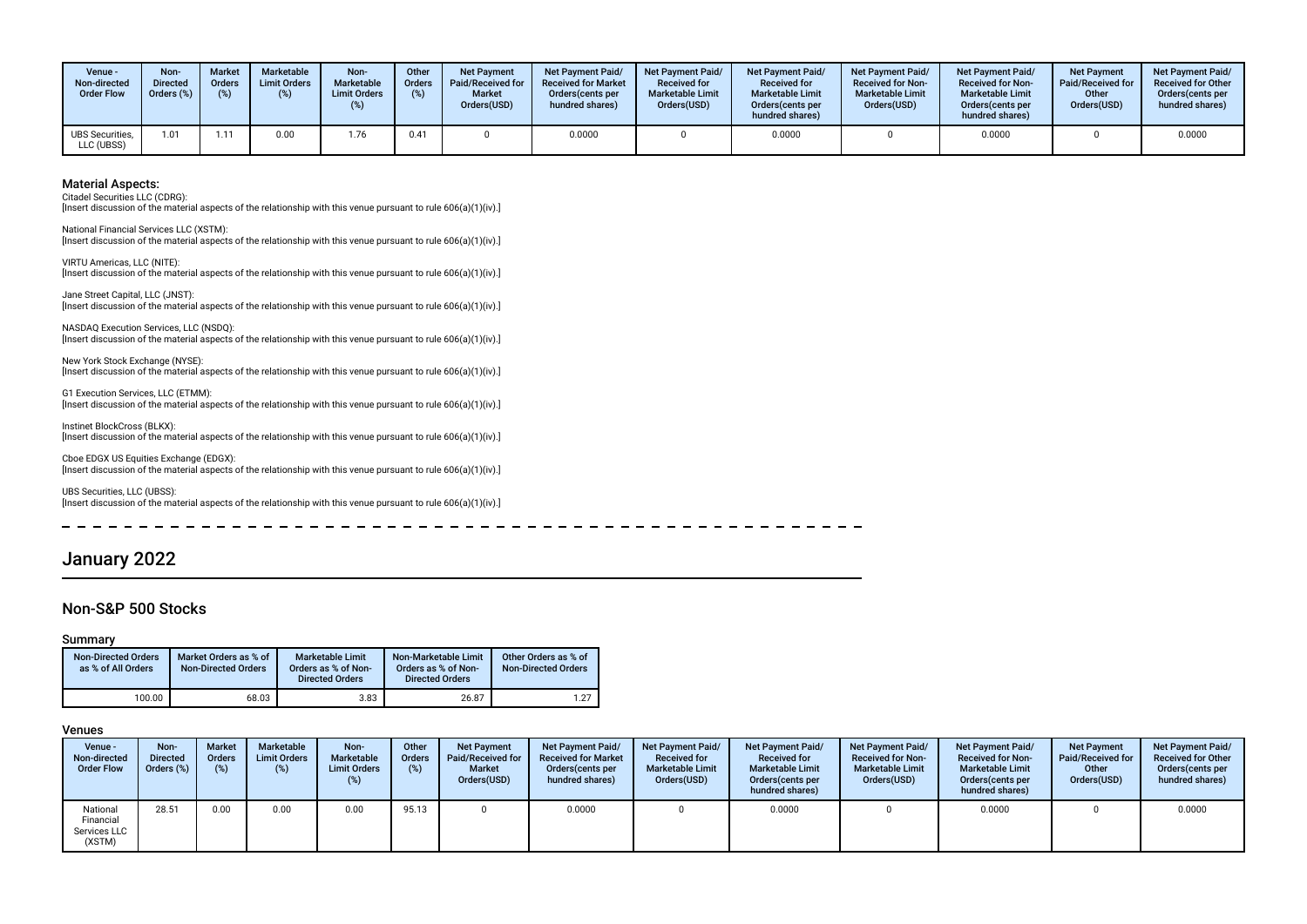| Venue -<br>Non-directed<br><b>Order Flow</b>          | Non-<br><b>Directed</b><br>Orders (%) | <b>Market</b><br>Orders<br>$(\%)$ | Marketable<br><b>Limit Orders</b><br>(%) | Non-<br>Marketable<br><b>Limit Orders</b><br>(%) | Other<br>Orders<br>$(\%)$ | <b>Net Payment</b><br>Paid/Received for<br><b>Market</b><br>Orders(USD) | Net Payment Paid/<br><b>Received for Market</b><br>Orders(cents per<br>hundred shares) | Net Payment Paid/<br><b>Received for</b><br><b>Marketable Limit</b><br>Orders(USD) | Net Payment Paid/<br><b>Received for</b><br><b>Marketable Limit</b><br>Orders(cents per<br>hundred shares) | Net Payment Paid/<br>Received for Non-<br><b>Marketable Limit</b><br>Orders(USD) | Net Payment Paid/<br><b>Received for Non-</b><br><b>Marketable Limit</b><br>Orders(cents per<br>hundred shares) | <b>Net Payment</b><br>Paid/Received for<br>Other<br>Orders(USD) | Net Payment Paid/<br><b>Received for Other</b><br>Orders(cents per<br>hundred shares) |
|-------------------------------------------------------|---------------------------------------|-----------------------------------|------------------------------------------|--------------------------------------------------|---------------------------|-------------------------------------------------------------------------|----------------------------------------------------------------------------------------|------------------------------------------------------------------------------------|------------------------------------------------------------------------------------------------------------|----------------------------------------------------------------------------------|-----------------------------------------------------------------------------------------------------------------|-----------------------------------------------------------------|---------------------------------------------------------------------------------------|
| Citadel<br>Securities LLC<br>(CDRG)                   | 22.98                                 | 42.91                             | 47.92                                    | 13.84                                            | 1.26                      | $\Omega$                                                                | 0.0000                                                                                 | $\mathbf 0$                                                                        | 0.0000                                                                                                     | $\mathbf 0$                                                                      | 0.0000                                                                                                          | $\mathbf 0$                                                     | 0.0000                                                                                |
| <b>VIRTU</b><br>Americas, LLC<br>(NITE)               | 21.64                                 | 28.85                             | 31.94                                    | 32.50                                            | 1.37                      | $\mathbf 0$                                                             | 0.0000                                                                                 | $\Omega$                                                                           | 0.0000                                                                                                     | $\mathbf{0}$                                                                     | 0.0000                                                                                                          | $\mathbf 0$                                                     | 0.0000                                                                                |
| Jane Street<br>Capital, LLC<br>(JNST)                 | 9.30                                  | 20.55                             | 13.89                                    | 1.65                                             | 0.00                      | $\Omega$                                                                | 0.0000                                                                                 | $\Omega$                                                                           | 0.0000                                                                                                     | $\mathbf 0$                                                                      | 0.0000                                                                                                          | $\mathbf 0$                                                     | 0.0000                                                                                |
| <b>NASDAQ</b><br>Execution<br>Services, LLC<br>(NSDQ) | 5.78                                  | 0.00                              | 0.69                                     | 22.15                                            | 0.00                      | $\Omega$                                                                | 0.0000                                                                                 | $\mathbf 0$                                                                        | 0.0000                                                                                                     | $\mathbf 0$                                                                      | 0.0000                                                                                                          | $\mathbf 0$                                                     | 0.0000                                                                                |
| Cboe EDGX US<br>Equities<br>Exchange<br>(EDGX)        | 2.68                                  | 0.00                              | 0.00                                     | 10.28                                            | 0.00                      | $\Omega$                                                                | 0.0000                                                                                 | $\Omega$                                                                           | 0.0000                                                                                                     | $\mathbf 0$                                                                      | 0.0000                                                                                                          | $\mathbf 0$                                                     | 0.0000                                                                                |
| <b>G1</b> Execution<br>Services, LLC<br>(ETMM)        | 2.15                                  | 4.84                              | 2.08                                     | 0.33                                             | 0.00                      | $\mathbf 0$                                                             | 0.0000                                                                                 | $\mathbf 0$                                                                        | 0.0000                                                                                                     | $\mathbf 0$                                                                      | 0.0000                                                                                                          | $\mathbf 0$                                                     | 0.0000                                                                                |
| New York<br>Stock<br>Exchange<br>(NYSE)               | 2.01                                  | 0.00                              | 0.69                                     | 7.65                                             | 0.00                      | $\Omega$                                                                | 0.0000                                                                                 | $\mathbf 0$                                                                        | 0.0000                                                                                                     | $\mathbf 0$                                                                      | 0.0000                                                                                                          | $\mathbf 0$                                                     | 0.0000                                                                                |
| <b>NYSE Arca</b><br>(ARCA)                            | 1.60                                  | 0.00                              | 0.69                                     | 6.06                                             | 0.00                      | $\mathbf 0$                                                             | 0.0000                                                                                 | $\mathbf 0$                                                                        | 0.0000                                                                                                     | $\mathbf 0$                                                                      | 0.0000                                                                                                          | $\mathbf 0$                                                     | 0.0000                                                                                |
| <b>UBS</b><br>Securities, LLC<br>(UBSS)               | 1.06                                  | 1.16                              | 1.39                                     | 2.04                                             | 0.06                      | $\mathbf{0}$                                                            | 0.0000                                                                                 | $\mathbf 0$                                                                        | 0.0000                                                                                                     | $\mathbf 0$                                                                      | 0.0000                                                                                                          | $\mathbf 0$                                                     | 0.0000                                                                                |

National Financial Services LLC (XSTM):

[Insert discussion of the material aspects of the relationship with this venue pursuant to rule 606(a)(1)(iv).]

Citadel Securities LLC (CDRG): [Insert discussion of the material aspects of the relationship with this venue pursuant to rule 606(a)(1)(iv).]

VIRTU Americas, LLC (NITE): [Insert discussion of the material aspects of the relationship with this venue pursuant to rule 606(a)(1)(iv).]

Jane Street Capital, LLC (JNST): [Insert discussion of the material aspects of the relationship with this venue pursuant to rule 606(a)(1)(iv).]

NASDAQ Execution Services, LLC (NSDQ): [Insert discussion of the material aspects of the relationship with this venue pursuant to rule 606(a)(1)(iv).]

Cboe EDGX US Equities Exchange (EDGX): [Insert discussion of the material aspects of the relationship with this venue pursuant to rule 606(a)(1)(iv).]

G1 Execution Services, LLC (ETMM): [Insert discussion of the material aspects of the relationship with this venue pursuant to rule 606(a)(1)(iv).]

New York Stock Exchange (NYSE): [Insert discussion of the material aspects of the relationship with this venue pursuant to rule 606(a)(1)(iv).]

NYSE Arca (ARCA): [Insert discussion of the material aspects of the relationship with this venue pursuant to rule 606(a)(1)(iv).]

UBS Securities, LLC (UBSS):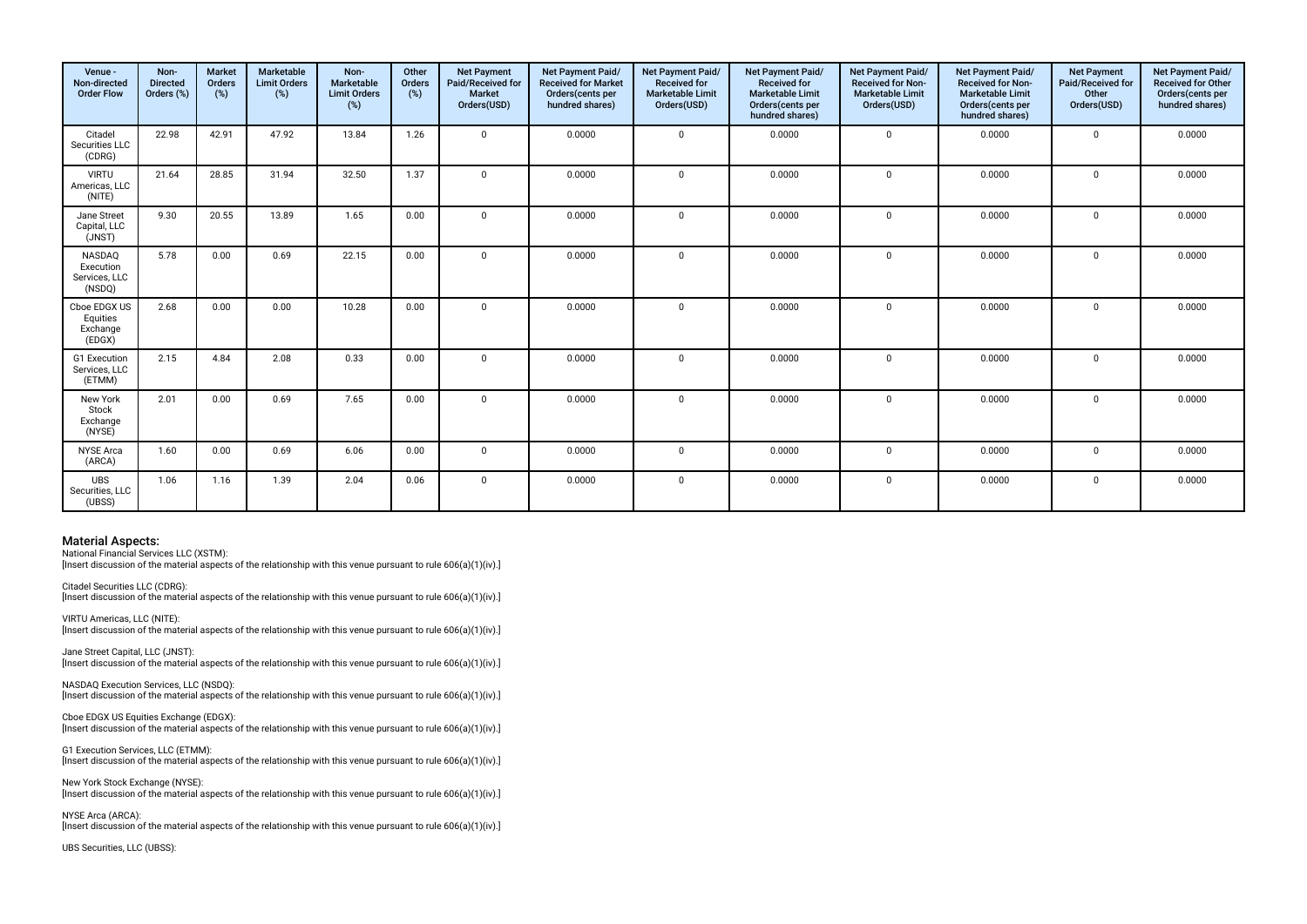# January 2022

### **Options**

 $\overline{a}$ 

### Summary

| <b>Non-Directed Orders</b><br>as % of All Orders | Market Orders as % of<br><b>Non-Directed Orders</b> | <b>Marketable Limit</b><br>Orders as % of Non-<br><b>Directed Orders</b> | Non-Marketable Limit<br>Orders as % of Non-<br><b>Directed Orders</b> | Other Orders as % of<br><b>Non-Directed Orders</b> |
|--------------------------------------------------|-----------------------------------------------------|--------------------------------------------------------------------------|-----------------------------------------------------------------------|----------------------------------------------------|
| 100.00                                           | 18.76                                               | 5.38                                                                     | 74.34                                                                 | 1.52                                               |

-----------

#### Venues

| Venue -<br>Non-directed<br><b>Order Flow</b>     | Non-<br><b>Directed</b><br>Orders (%) | Market<br>Orders<br>(%) | <b>Marketable</b><br><b>Limit Orders</b><br>$(\%)$ | Non-<br>Marketable<br><b>Limit Orders</b><br>(%) | Other<br><b>Orders</b><br>(%) | <b>Net Payment</b><br>Paid/Received for<br><b>Market</b><br>Orders(USD) | Net Payment Paid/<br><b>Received for Market</b><br>Orders (cents per<br>hundred shares) | Net Payment Paid/<br><b>Received for</b><br><b>Marketable Limit</b><br>Orders(USD) | Net Payment Paid/<br><b>Received for</b><br><b>Marketable Limit</b><br>Orders (cents per<br>hundred shares) | <b>Net Payment Paid/</b><br><b>Received for Non-</b><br><b>Marketable Limit</b><br>Orders(USD) | Net Payment Paid/<br><b>Received for Non-</b><br><b>Marketable Limit</b><br>Orders (cents per<br>hundred shares) | <b>Net Payment</b><br>Paid/Received<br>for Other<br>Orders(USD) | <b>Net Payment Paid/</b><br><b>Received for Other</b><br>Orders(cents per<br>hundred shares) |
|--------------------------------------------------|---------------------------------------|-------------------------|----------------------------------------------------|--------------------------------------------------|-------------------------------|-------------------------------------------------------------------------|-----------------------------------------------------------------------------------------|------------------------------------------------------------------------------------|-------------------------------------------------------------------------------------------------------------|------------------------------------------------------------------------------------------------|------------------------------------------------------------------------------------------------------------------|-----------------------------------------------------------------|----------------------------------------------------------------------------------------------|
| <b>Citadel Securities</b><br>LLC (CDRG)          | 44.63                                 | 52.94                   | 41.03                                              | 43.49                                            | 54.55                         | $\Omega$                                                                | 0.0000                                                                                  | $\Omega$                                                                           | 0.0000                                                                                                      | $\Omega$                                                                                       | 0.0000                                                                                                           | $\Omega$                                                        | 0.0000                                                                                       |
| Susquehanna<br>Capital Group<br>(SUSQ)           | 19.93                                 | 33.82                   | 53.85                                              | 16.43                                            | 36.36                         | $\Omega$                                                                | 0.0000                                                                                  | $\Omega$                                                                           | 0.0000                                                                                                      | $\Omega$                                                                                       | 0.0000                                                                                                           | $\Omega$                                                        | 0.0000                                                                                       |
| Wolverine<br>Execution<br>Services LLC<br>(WEXX) | 18.28                                 | 1.47                    | 0.00                                               | 21.59                                            | 0.00                          | $\Omega$                                                                | 0.0000                                                                                  | $\Omega$                                                                           | 0.0000                                                                                                      | $\Omega$                                                                                       | 0.0000                                                                                                           | $\Omega$                                                        | 0.0000                                                                                       |
| Dash Financial<br>Technologies<br>LLC (DASH)     | 11.44                                 | 6.62                    | 0.00                                               | 12.60                                            | 9.09                          | $\Omega$                                                                | 0.0000                                                                                  | $\Omega$                                                                           | 0.0000                                                                                                      | $\Omega$                                                                                       | 0.0000                                                                                                           | $\Omega$                                                        | 0.0000                                                                                       |
| Morgan Stanley<br>& Company LLC<br>(MSCO)        | 5.63                                  | 5.15                    | 5.13                                               | 5.79                                             | 0.00                          | $\Omega$                                                                | 0.0000                                                                                  | $\Omega$                                                                           | 0.0000                                                                                                      | $\Omega$                                                                                       | 0.0000                                                                                                           |                                                                 | 0.0000                                                                                       |
| Interactive<br><b>Brokers LLC</b><br>(IBKR)      | 0.09                                  | 0.00                    | 0.00                                               | 0.10                                             | 0.00                          | $\mathbf 0$                                                             | 0.0000                                                                                  | $\Omega$                                                                           | 0.0000                                                                                                      | $\mathbf 0$                                                                                    | 0.0000                                                                                                           |                                                                 | 0.0000                                                                                       |

 $- - - - - -$ 

### Material Aspects:

Citadel Securities LLC (CDRG): [Insert discussion of the material aspects of the relationship with this venue pursuant to rule 606(a)(1)(iv).]

Susquehanna Capital Group (SUSQ): [Insert discussion of the material aspects of the relationship with this venue pursuant to rule 606(a)(1)(iv).]

Wolverine Execution Services LLC (WEXX): [Insert discussion of the material aspects of the relationship with this venue pursuant to rule 606(a)(1)(iv).]

Dash Financial Technologies LLC (DASH): [Insert discussion of the material aspects of the relationship with this venue pursuant to rule 606(a)(1)(iv).]

Morgan Stanley & Company LLC (MSCO): [Insert discussion of the material aspects of the relationship with this venue pursuant to rule 606(a)(1)(iv).]

Interactive Brokers LLC (IBKR):

[Insert discussion of the material aspects of the relationship with this venue pursuant to rule 606(a)(1)(iv).]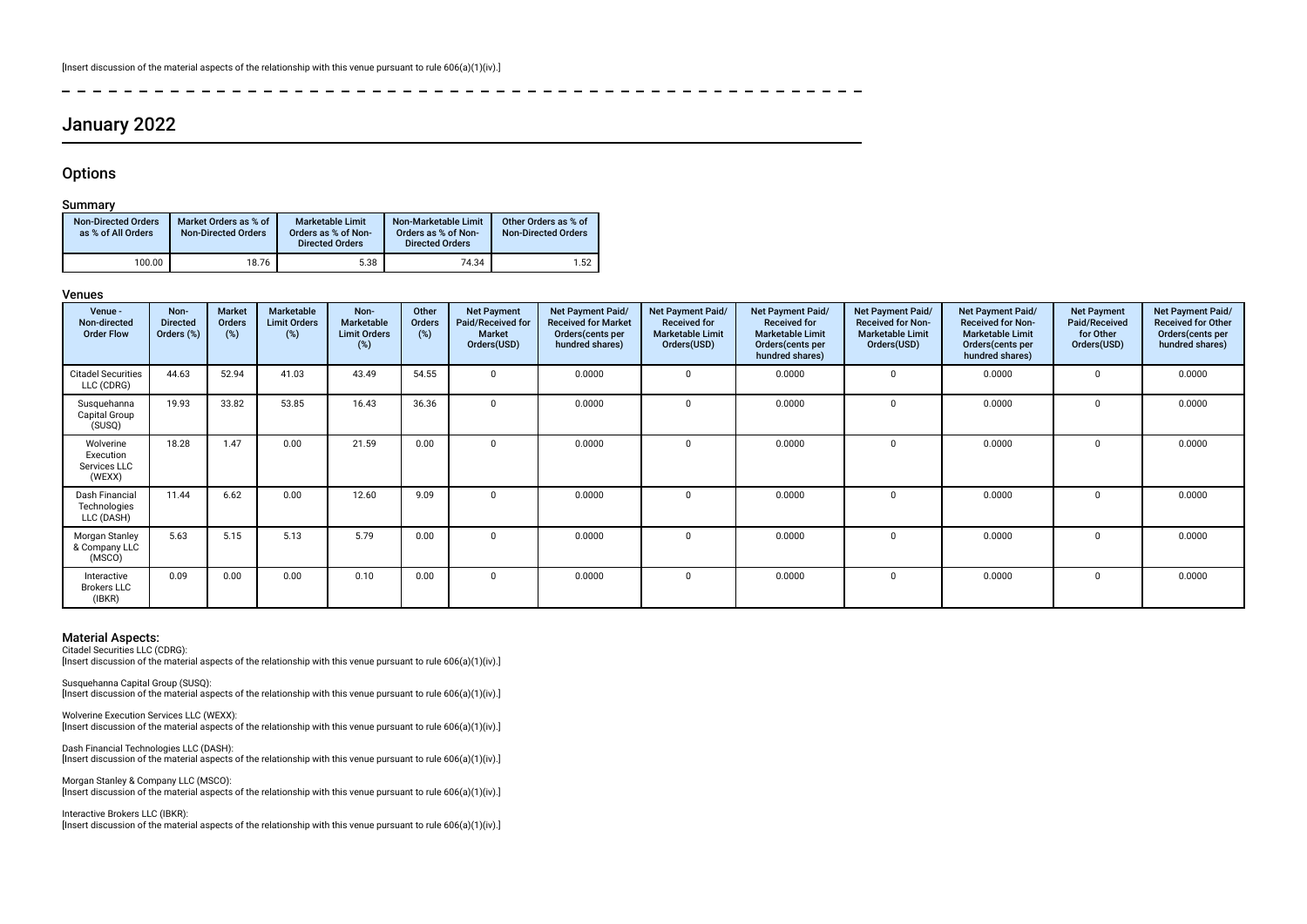# February 2022

### S&P 500 Stocks

### Summary

| <b>Non-Directed Orders</b><br>as % of All Orders | Market Orders as % of<br><b>Non-Directed Orders</b> | Marketable Limit<br>Orders as % of Non-<br><b>Directed Orders</b> | Non-Marketable Limit<br>Orders as % of Non-<br><b>Directed Orders</b> | Other Orders as % of<br><b>Non-Directed Orders</b> |
|--------------------------------------------------|-----------------------------------------------------|-------------------------------------------------------------------|-----------------------------------------------------------------------|----------------------------------------------------|
| 100.00                                           | 75.08                                               | 2.64                                                              | 19.84                                                                 | 2.45                                               |

### Venues

| Venue -<br>Non-directed<br><b>Order Flow</b>    | Non-<br><b>Directed</b><br>Orders (%) | Market<br>Orders<br>(%) | Marketable<br><b>Limit Orders</b><br>(%) | Non-<br>Marketable<br><b>Limit Orders</b><br>$(\%)$ | Other<br>Orders<br>(%) | <b>Net Payment</b><br>Paid/Received for<br><b>Market</b><br>Orders(USD) | Net Payment Paid/<br><b>Received for Market</b><br>Orders(cents per<br>hundred shares) | Net Payment Paid/<br><b>Received for</b><br><b>Marketable Limit</b><br>Orders(USD) | Net Payment Paid/<br><b>Received for</b><br><b>Marketable Limit</b><br>Orders(cents per<br>hundred shares) | Net Payment Paid/<br>Received for Non-<br><b>Marketable Limit</b><br>Orders(USD) | Net Payment Paid/<br><b>Received for Non-</b><br><b>Marketable Limit</b><br>Orders(cents per<br>hundred shares) | <b>Net Payment</b><br>Paid/Received for<br>Other<br>Orders(USD) | Net Payment Paid/<br><b>Received for Other</b><br>Orders(cents per<br>hundred shares) |
|-------------------------------------------------|---------------------------------------|-------------------------|------------------------------------------|-----------------------------------------------------|------------------------|-------------------------------------------------------------------------|----------------------------------------------------------------------------------------|------------------------------------------------------------------------------------|------------------------------------------------------------------------------------------------------------|----------------------------------------------------------------------------------|-----------------------------------------------------------------------------------------------------------------|-----------------------------------------------------------------|---------------------------------------------------------------------------------------|
| Citadel<br>Securities LLC<br>(CDRG)             | 28.20                                 | 42.34                   | 46.34                                    | 21.76                                               | 1.93                   | $\mathbf 0$                                                             | 0.0000                                                                                 | $\mathbf 0$                                                                        | 0.0000                                                                                                     | $\mathbf 0$                                                                      | 0.0000                                                                                                          | $\mathbf 0$                                                     | 0.0000                                                                                |
| National<br>Financial<br>Services LLC<br>(XSTM) | 21.15                                 | 0.00                    | 0.00                                     | 0.00                                                | 90.17                  | $\mathbf{0}$                                                            | 0.0000                                                                                 | $\mathbf 0$                                                                        | 0.0000                                                                                                     | $\mathbf 0$                                                                      | 0.0000                                                                                                          | $\mathbf 0$                                                     | 0.0000                                                                                |
| <b>VIRTU</b><br>Americas, LLC<br>(NITE)         | 20.74                                 | 26.77                   | 34.15                                    | 21.96                                               | 5.20                   | $\overline{0}$                                                          | 0.0000                                                                                 | $\mathbf 0$                                                                        | 0.0000                                                                                                     | $\mathbf 0$                                                                      | 0.0000                                                                                                          | $\mathbf 0$                                                     | 0.0000                                                                                |
| Jane Street<br>Capital, LLC<br>(JNST)           | 11.66                                 | 21.35                   | 14.63                                    | 1.57                                                | 0.00                   | $\mathbf 0$                                                             | 0.0000                                                                                 | $\mathbf 0$                                                                        | 0.0000                                                                                                     | 0                                                                                | 0.0000                                                                                                          | $\mathbf 0$                                                     | 0.0000                                                                                |
| NASDAQ<br>Execution<br>Services, LLC<br>(NSDQ)  | 7.32                                  | 0.00                    | 0.00                                     | 31.76                                               | 0.00                   | $\overline{0}$                                                          | 0.0000                                                                                 | $\mathbf 0$                                                                        | 0.0000                                                                                                     | $\mathbf 0$                                                                      | 0.0000                                                                                                          | $\mathbf 0$                                                     | 0.0000                                                                                |
| G1 Execution<br>Services, LLC<br>(ETMM)         | 3.57                                  | 6.47                    | 2.44                                     | 0.78                                                | 0.00                   | $\mathbf 0$                                                             | 0.0000                                                                                 | $\mathbf 0$                                                                        | 0.0000                                                                                                     | $\mathbf{0}$                                                                     | 0.0000                                                                                                          | $\mathbf 0$                                                     | 0.0000                                                                                |
| New York<br>Stock<br>Exchange<br>(NYSE)         | 2.12                                  | 0.00                    | 2.44                                     | 9.02                                                | 0.00                   | $\mathbf{0}$                                                            | 0.0000                                                                                 | $\mathbf 0$                                                                        | 0.0000                                                                                                     | $\mathbf 0$                                                                      | 0.0000                                                                                                          | $\mathbf 0$                                                     | 0.0000                                                                                |
| Cboe EDGX US<br>Equities<br>Exchange<br>(EDGX)  | 1.76                                  | 0.00                    | 0.00                                     | 7.65                                                | 0.00                   | $\overline{0}$                                                          | 0.0000                                                                                 | $\mathbf 0$                                                                        | 0.0000                                                                                                     | $\mathbf 0$                                                                      | 0.0000                                                                                                          | $\mathbf 0$                                                     | 0.0000                                                                                |
| <b>UBS</b><br>Securities, LLC<br>(UBSS)         | 1.49                                  | 0.87                    | 0.00                                     | 4.12                                                | 0.39                   | $\mathbf{0}$                                                            | 0.0000                                                                                 | $\Omega$                                                                           | 0.0000                                                                                                     | $\mathbf 0$                                                                      | 0.0000                                                                                                          | $\mathbf 0$                                                     | 0.0000                                                                                |
| Two Sigma<br>Securities, LLC<br>(SOHO)          | 1.22                                  | 2.19                    | 0.00                                     | 0.39                                                | 0.00                   | $\mathbf{0}$                                                            | 0.0000                                                                                 | $\Omega$                                                                           | 0.0000                                                                                                     | $\mathbf{0}$                                                                     | 0.0000                                                                                                          | $\mathbf 0$                                                     | 0.0000                                                                                |

**Material Aspects:**<br>Citadel Securities LLC (CDRG):<br>[Insert discussion of the material aspects of the relationship with this venue pursuant to rule 606(a)(1)(iv).]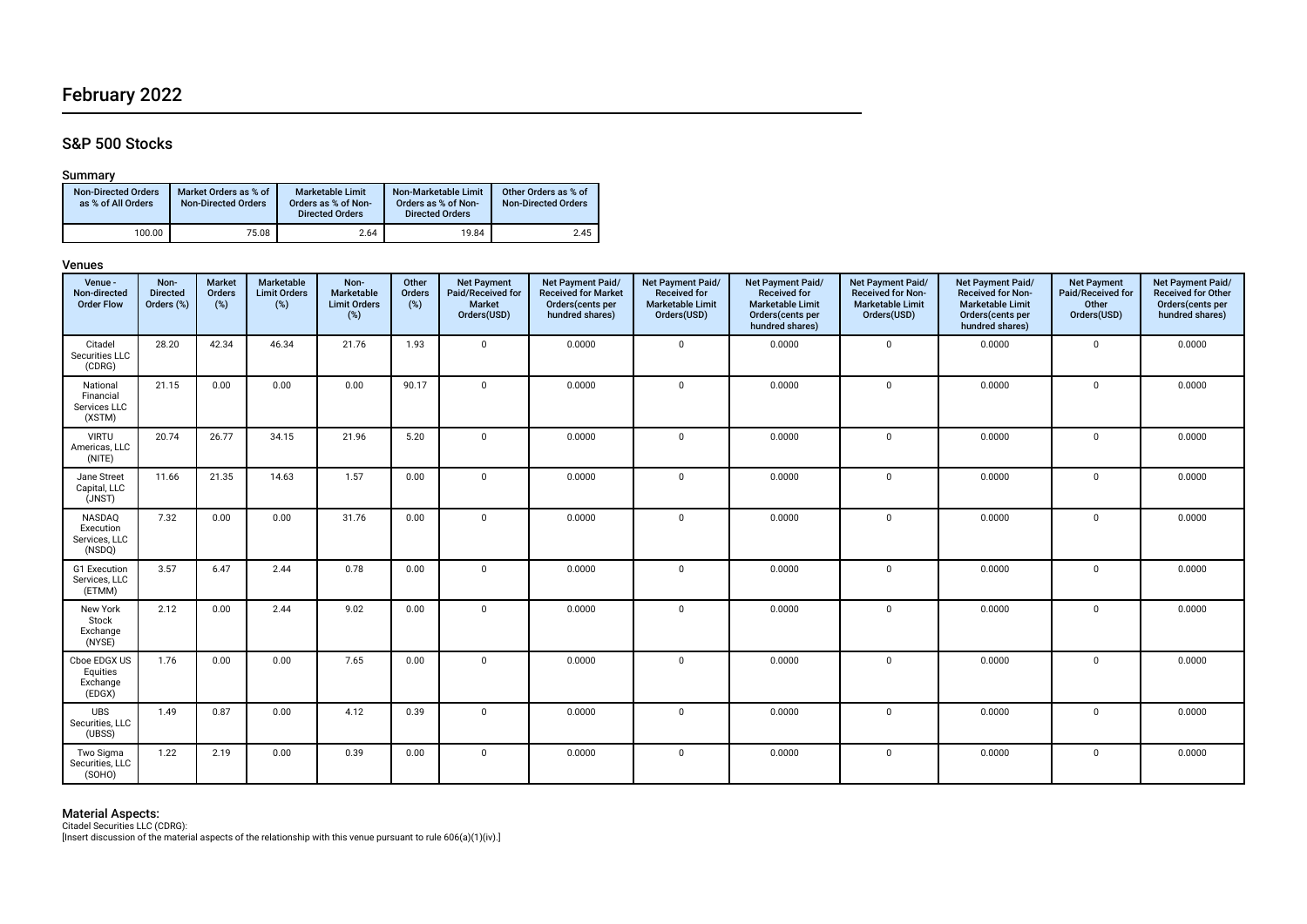| National Financial Services LLC (XSTM):<br>[Insert discussion of the material aspects of the relationship with this venue pursuant to rule $606(a)(1)(iv)$ .] |
|---------------------------------------------------------------------------------------------------------------------------------------------------------------|
| VIRTU Americas, LLC (NITE):<br>[Insert discussion of the material aspects of the relationship with this venue pursuant to rule $606(a)(1)(iv)$ .]             |
| Jane Street Capital, LLC (JNST):<br>[Insert discussion of the material aspects of the relationship with this venue pursuant to rule $606(a)(1)(iv)$ .]        |
| NASDAQ Execution Services, LLC (NSDQ):<br>[Insert discussion of the material aspects of the relationship with this venue pursuant to rule $606(a)(1)(iv)$ .]  |
| G1 Execution Services, LLC (ETMM):<br>[Insert discussion of the material aspects of the relationship with this venue pursuant to rule $606(a)(1)(iv)$ .]      |
| New York Stock Exchange (NYSE):<br>[Insert discussion of the material aspects of the relationship with this venue pursuant to rule $606(a)(1)(iv)$ .]         |
| Cboe EDGX US Equities Exchange (EDGX):<br>[Insert discussion of the material aspects of the relationship with this venue pursuant to rule $606(a)(1)(iv)$ .]  |
| UBS Securities, LLC (UBSS):<br>[Insert discussion of the material aspects of the relationship with this venue pursuant to rule $606(a)(1)(iv)$ .]             |
|                                                                                                                                                               |

 $\overline{a}$ 

Two Sigma Securities, LLC (SOHO): [Insert discussion of the material aspects of the relationship with this venue pursuant to rule 606(a)(1)(iv).]

 $=$   $-$ 

# February 2022

### Non-S&P 500 Stocks

### Summary

 $\sim$ 

| <b>Non-Directed Orders</b><br>as % of All Orders | Market Orders as % of<br><b>Non-Directed Orders</b> | <b>Marketable Limit</b><br>Orders as % of Non-<br><b>Directed Orders</b> | Non-Marketable Limit<br>Orders as % of Non-<br><b>Directed Orders</b> | Other Orders as % of<br><b>Non-Directed Orders</b> |
|--------------------------------------------------|-----------------------------------------------------|--------------------------------------------------------------------------|-----------------------------------------------------------------------|----------------------------------------------------|
| 100.00                                           | 67.23                                               | 3.23                                                                     | 28.03                                                                 | 1.50                                               |

--------------

### Venues

| Venue -<br>Non-directed<br><b>Order Flow</b>    | Non-<br><b>Directed</b><br>Orders (%) | <b>Market</b><br>Orders<br>(%) | Marketable<br><b>Limit Orders</b><br>$(\%)$ | Non-<br>Marketable<br><b>Limit Orders</b><br>(%) | Other<br>Orders<br>(%) | <b>Net Payment</b><br>Paid/Received for<br>Market<br>Orders(USD) | Net Payment Paid/<br><b>Received for Market</b><br>Orders (cents per<br>hundred shares) | Net Payment Paid/<br><b>Received for</b><br><b>Marketable Limit</b><br>Orders(USD) | Net Payment Paid/<br><b>Received for</b><br><b>Marketable Limit</b><br>Orders (cents per<br>hundred shares) | <b>Net Payment Paid/</b><br><b>Received for Non-</b><br><b>Marketable Limit</b><br>Orders(USD) | Net Payment Paid/<br><b>Received for Non-</b><br><b>Marketable Limit</b><br>Orders (cents per<br>hundred shares) | <b>Net Payment</b><br><b>Paid/Received for</b><br>Other<br>Orders(USD) | Net Payment Paid/<br><b>Received for Other</b><br>Orders(cents per<br>hundred shares) |
|-------------------------------------------------|---------------------------------------|--------------------------------|---------------------------------------------|--------------------------------------------------|------------------------|------------------------------------------------------------------|-----------------------------------------------------------------------------------------|------------------------------------------------------------------------------------|-------------------------------------------------------------------------------------------------------------|------------------------------------------------------------------------------------------------|------------------------------------------------------------------------------------------------------------------|------------------------------------------------------------------------|---------------------------------------------------------------------------------------|
| National<br>Financial<br>Services LLC<br>(XSTM) | 29.34                                 | 0.00                           | 0.00                                        | 0.00                                             | 93.94                  | $\Omega$                                                         | 0.0000                                                                                  | $\Omega$                                                                           | 0.0000                                                                                                      | $\Omega$                                                                                       | 0.0000                                                                                                           | $\Omega$                                                               | 0.0000                                                                                |
| Citadel<br>Securities LLC<br>(CDRG)             | 24.08                                 | 42.30                          | 38.78                                       | 21.30                                            | 0.93                   | $^{\circ}$                                                       | 0.0000                                                                                  | $\Omega$                                                                           | 0.0000                                                                                                      | $\mathbf 0$                                                                                    | 0.0000                                                                                                           | 0                                                                      | 0.0000                                                                                |
| <b>VIRTU</b><br>Americas, LLC<br>(NITE)         | 20.54                                 | 25.45                          | 29.59                                       | 34.84                                            | 2.00                   | $\Omega$                                                         | 0.0000                                                                                  | $\Omega$                                                                           | 0.0000                                                                                                      | $\mathbf 0$                                                                                    | 0.0000                                                                                                           | $\Omega$                                                               | 0.0000                                                                                |
| Jane Street<br>Capital, LLC<br>(JNST)           | 10.21                                 | 22.56                          | 18.37                                       | 1.59                                             | 0.00                   | $^{\circ}$                                                       | 0.0000                                                                                  | $\Omega$                                                                           | 0.0000                                                                                                      | 0                                                                                              | 0.0000                                                                                                           | $\mathbf 0$                                                            | 0.0000                                                                                |
| New York<br>Stock<br>Exchange                   | 3.37                                  | 0.00                           | 1.02                                        | 13.45                                            | 0.00                   | $\Omega$                                                         | 0.0000                                                                                  | $\Omega$                                                                           | 0.0000                                                                                                      | $\mathbf 0$                                                                                    | 0.0000                                                                                                           | $\Omega$                                                               | 0.0000                                                                                |

 $\sim$   $-$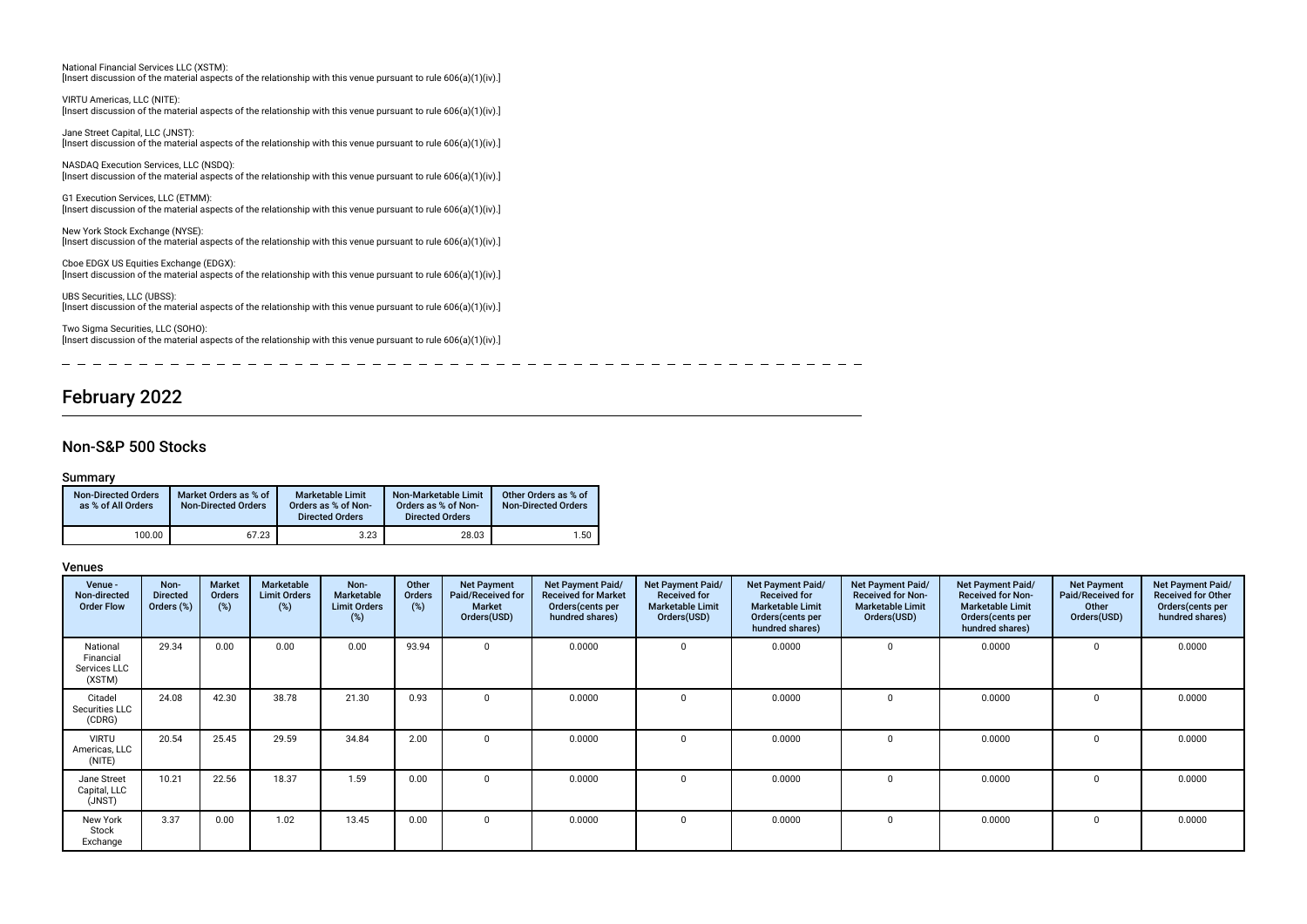| Venue -<br>Non-directed<br><b>Order Flow</b>   | Non-<br><b>Directed</b><br>Orders (%) | Market<br><b>Orders</b><br>(%) | Marketable<br><b>Limit Orders</b><br>$(\%)$ | Non-<br><b>Marketable</b><br><b>Limit Orders</b><br>(%) | Other<br>Orders<br>(%) | <b>Net Payment</b><br>Paid/Received for<br><b>Market</b><br>Orders(USD) | Net Payment Paid/<br><b>Received for Market</b><br>Orders (cents per<br>hundred shares) | <b>Net Payment Paid/</b><br><b>Received for</b><br><b>Marketable Limit</b><br>Orders(USD) | <b>Net Payment Paid/</b><br><b>Received for</b><br><b>Marketable Limit</b><br>Orders(cents per<br>hundred shares) | Net Payment Paid/<br><b>Received for Non-</b><br><b>Marketable Limit</b><br>Orders(USD) | <b>Net Payment Paid/</b><br><b>Received for Non-</b><br><b>Marketable Limit</b><br>Orders (cents per<br>hundred shares) | <b>Net Payment</b><br>Paid/Received for<br>Other<br>Orders(USD) | Net Payment Paid/<br><b>Received for Other</b><br>Orders(cents per<br>hundred shares) |
|------------------------------------------------|---------------------------------------|--------------------------------|---------------------------------------------|---------------------------------------------------------|------------------------|-------------------------------------------------------------------------|-----------------------------------------------------------------------------------------|-------------------------------------------------------------------------------------------|-------------------------------------------------------------------------------------------------------------------|-----------------------------------------------------------------------------------------|-------------------------------------------------------------------------------------------------------------------------|-----------------------------------------------------------------|---------------------------------------------------------------------------------------|
| (NYSE)                                         |                                       |                                |                                             |                                                         |                        |                                                                         |                                                                                         |                                                                                           |                                                                                                                   |                                                                                         |                                                                                                                         |                                                                 |                                                                                       |
| G1 Execution<br>Services, LLC<br>(ETMM)        | 3.12                                  | 6.91                           | 6.12                                        | 0.42                                                    | 0.00                   | U                                                                       | 0.0000                                                                                  | $\Omega$                                                                                  | 0.0000                                                                                                            | $\Omega$                                                                                | 0.0000                                                                                                                  | $\Omega$                                                        | 0.0000                                                                                |
| NASDAQ<br>Execution<br>Services, LLC<br>(NSDQ) | 3.04                                  | 0.00                           | 2.04                                        | 12.03                                                   | 0.00                   |                                                                         | 0.0000                                                                                  |                                                                                           | 0.0000                                                                                                            |                                                                                         | 0.0000                                                                                                                  | 0                                                               | 0.0000                                                                                |
| Cboe EDGX US<br>Equities<br>Exchange<br>(EDGX) | 2.41                                  | 0.00                           | 0.00                                        | 9.69                                                    | 0.00                   |                                                                         | 0.0000                                                                                  |                                                                                           | 0.0000                                                                                                            |                                                                                         | 0.0000                                                                                                                  | O                                                               | 0.0000                                                                                |
| <b>UBS</b> Securities,<br>LLC (UBSS)           | 0.98                                  | 1.14                           | 1.02                                        | 1.67                                                    | 0.20                   |                                                                         | 0.0000                                                                                  |                                                                                           | 0.0000                                                                                                            |                                                                                         | 0.0000                                                                                                                  | 0                                                               | 0.0000                                                                                |
| Instinet<br><b>BlockCross</b><br>(BLKX)        | 0.91                                  | 0.00                           | 0.00                                        | 0.00                                                    | 2.93                   |                                                                         | 0.0000                                                                                  | n                                                                                         | 0.0000                                                                                                            |                                                                                         | 0.0000                                                                                                                  | U                                                               | 0.0000                                                                                |

National Financial Services LLC (XSTM): [Insert discussion of the material aspects of the relationship with this venue pursuant to rule 606(a)(1)(iv).]

Citadel Securities LLC (CDRG): [Insert discussion of the material aspects of the relationship with this venue pursuant to rule 606(a)(1)(iv).]

VIRTU Americas, LLC (NITE): [Insert discussion of the material aspects of the relationship with this venue pursuant to rule 606(a)(1)(iv).]

Jane Street Capital, LLC (JNST): [Insert discussion of the material aspects of the relationship with this venue pursuant to rule 606(a)(1)(iv).]

New York Stock Exchange (NYSE): [Insert discussion of the material aspects of the relationship with this venue pursuant to rule 606(a)(1)(iv).]

G1 Execution Services, LLC (ETMM): [Insert discussion of the material aspects of the relationship with this venue pursuant to rule 606(a)(1)(iv).]

NASDAQ Execution Services, LLC (NSDQ): [Insert discussion of the material aspects of the relationship with this venue pursuant to rule 606(a)(1)(iv).]

Cboe EDGX US Equities Exchange (EDGX): [Insert discussion of the material aspects of the relationship with this venue pursuant to rule 606(a)(1)(iv).]

UBS Securities, LLC (UBSS): [Insert discussion of the material aspects of the relationship with this venue pursuant to rule 606(a)(1)(iv).]

Instinet BlockCross (BLKX): [Insert discussion of the material aspects of the relationship with this venue pursuant to rule 606(a)(1)(iv).]

# February 2022

**Options** 

Summary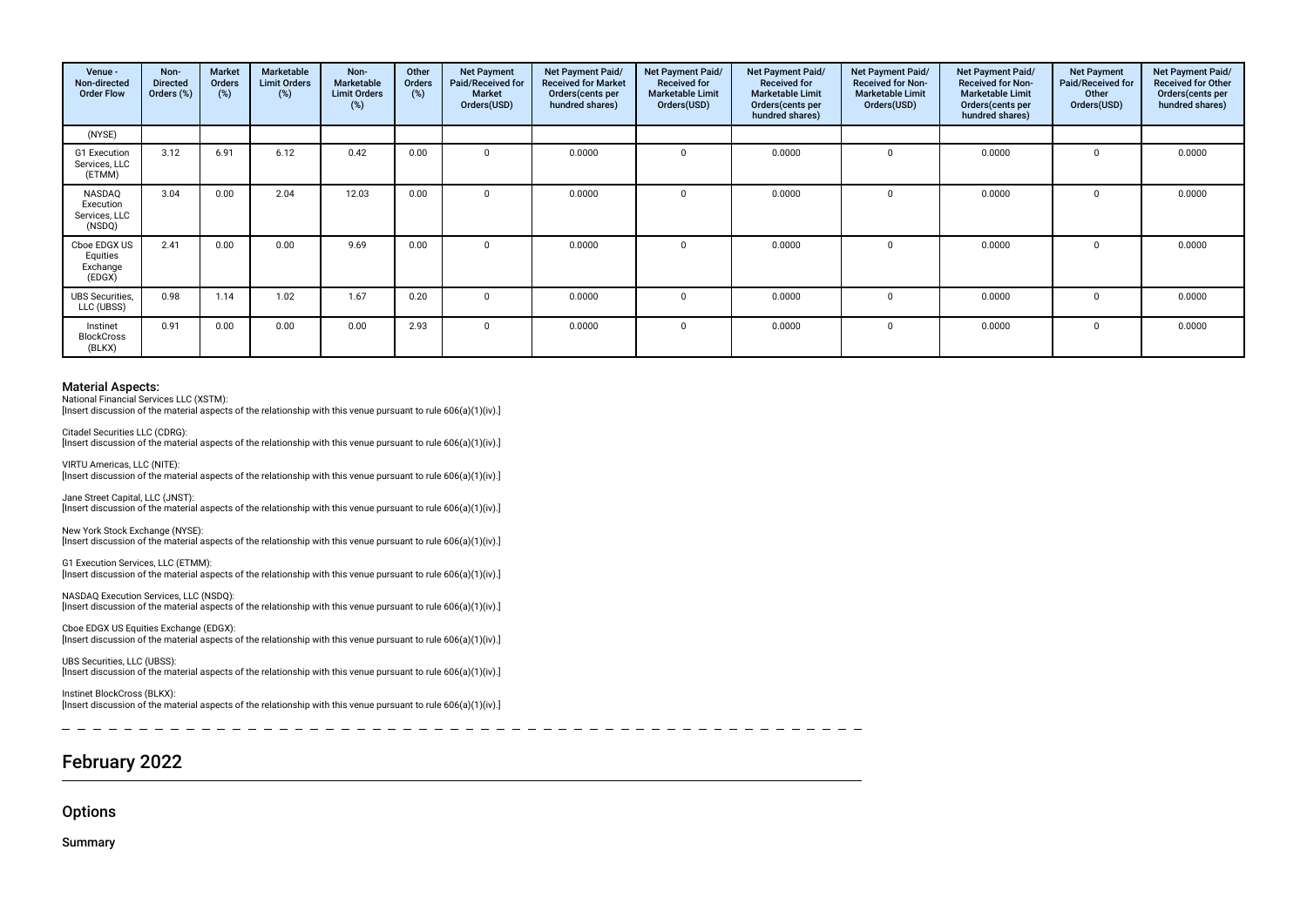| <b>Non-Directed Orders</b><br>as % of All Orders | Market Orders as % of<br><b>Non-Directed Orders</b> | <b>Marketable Limit</b><br>Orders as % of Non-<br><b>Directed Orders</b> | Non-Marketable Limit<br>Orders as % of Non-<br><b>Directed Orders</b> | Other Orders as % of<br><b>Non-Directed Orders</b> |
|--------------------------------------------------|-----------------------------------------------------|--------------------------------------------------------------------------|-----------------------------------------------------------------------|----------------------------------------------------|
| 100.00                                           | 18.11                                               | 7.53                                                                     | 72.92                                                                 | 1.44                                               |

#### Venues

| Venue -<br>Non-directed<br><b>Order Flow</b>     | Non-<br><b>Directed</b><br>Orders (%) | <b>Market</b><br><b>Orders</b><br>(%) | Marketable<br><b>Limit Orders</b><br>(%) | Non-<br><b>Marketable</b><br><b>Limit Orders</b><br>(%) | Other<br><b>Orders</b><br>(%) | <b>Net Payment</b><br>Paid/Received for<br><b>Market</b><br>Orders(USD) | Net Payment Paid/<br><b>Received for Market</b><br>Orders(cents per<br>hundred shares) | Net Payment Paid/<br><b>Received for</b><br><b>Marketable Limit</b><br>Orders(USD) | <b>Net Payment Paid/</b><br><b>Received for</b><br><b>Marketable Limit</b><br>Orders (cents per<br>hundred shares) | Net Payment Paid/<br><b>Received for Non-</b><br><b>Marketable Limit</b><br>Orders(USD) | Net Payment Paid/<br><b>Received for Non-</b><br><b>Marketable Limit</b><br>Orders (cents per<br>hundred shares) | <b>Net Payment</b><br>Paid/Received<br>for Other<br>Orders(USD) | Net Payment Paid/<br><b>Received for Other</b><br>Orders (cents per<br>hundred shares) |
|--------------------------------------------------|---------------------------------------|---------------------------------------|------------------------------------------|---------------------------------------------------------|-------------------------------|-------------------------------------------------------------------------|----------------------------------------------------------------------------------------|------------------------------------------------------------------------------------|--------------------------------------------------------------------------------------------------------------------|-----------------------------------------------------------------------------------------|------------------------------------------------------------------------------------------------------------------|-----------------------------------------------------------------|----------------------------------------------------------------------------------------|
| <b>Citadel Securities</b><br>LLC (CDRG)          | 48.52                                 | 53.10                                 | 71.43                                    | 46.74                                                   | 33.33                         |                                                                         | 0.0000                                                                                 | $\Omega$                                                                           | 0.0000                                                                                                             |                                                                                         | 0.0000                                                                                                           |                                                                 | 0.0000                                                                                 |
| Susquehanna<br>Capital Group<br>(SUSQ)           | 20.51                                 | 36.28                                 | 22.45                                    | 17.79                                                   | 66.67                         |                                                                         | 0.0000                                                                                 | $\Omega$                                                                           | 0.0000                                                                                                             |                                                                                         | 0.0000                                                                                                           |                                                                 | 0.0000                                                                                 |
| Wolverine<br>Execution<br>Services LLC<br>(WEXX) | 16.96                                 | 0.88                                  | 0.00                                     | 20.28                                                   | 0.00                          |                                                                         | 0.0000                                                                                 | $\Omega$                                                                           | 0.0000                                                                                                             | n                                                                                       | 0.0000                                                                                                           | $\Omega$                                                        | 0.0000                                                                                 |
| Dash Financial<br>Technologies<br>LLC (DASH)     | 10.36                                 | 6.19                                  | 4.08                                     | 11.39                                                   | 0.00                          |                                                                         | 0.0000                                                                                 | $\Omega$                                                                           | 0.0000                                                                                                             |                                                                                         | 0.0000                                                                                                           |                                                                 | 0.0000                                                                                 |
| Morgan Stanley<br>& Company LLC<br>(MSCO)        | 3.65                                  | 3.54                                  | 2.04                                     | 3.80                                                    | 0.00                          |                                                                         | 0.0000                                                                                 | $\Omega$                                                                           | 0.0000                                                                                                             | $\Omega$                                                                                | 0.0000                                                                                                           | $\Omega$                                                        | 0.0000                                                                                 |

### Material Aspects:

Citadel Securities LLC (CDRG):

Insert discussion of the material aspects of the relationship with this venue pursuant to rule 606(a)(1)(iv).]

Susquehanna Capital Group (SUSQ): [Insert discussion of the material aspects of the relationship with this venue pursuant to rule 606(a)(1)(iv).]

Wolverine Execution Services LLC (WEXX): [Insert discussion of the material aspects of the relationship with this venue pursuant to rule 606(a)(1)(iv).]

Dash Financial Technologies LLC (DASH): [Insert discussion of the material aspects of the relationship with this venue pursuant to rule 606(a)(1)(iv).]

Morgan Stanley & Company LLC (MSCO): [Insert discussion of the material aspects of the relationship with this venue pursuant to rule 606(a)(1)(iv).]

## March 2022

### S&P 500 Stocks

Summary

| <b>Non-Directed Orders</b><br>as % of All Orders | Market Orders as % of<br><b>Non-Directed Orders</b> | <b>Marketable Limit</b><br>Orders as % of Non-<br><b>Directed Orders</b> | Non-Marketable Limit<br>Orders as % of Non-<br><b>Directed Orders</b> | Other Orders as % of<br><b>Non-Directed Orders</b> |
|--------------------------------------------------|-----------------------------------------------------|--------------------------------------------------------------------------|-----------------------------------------------------------------------|----------------------------------------------------|
| 100.00                                           | 70.03                                               | 3.93                                                                     | 23.29                                                                 | 2.74                                               |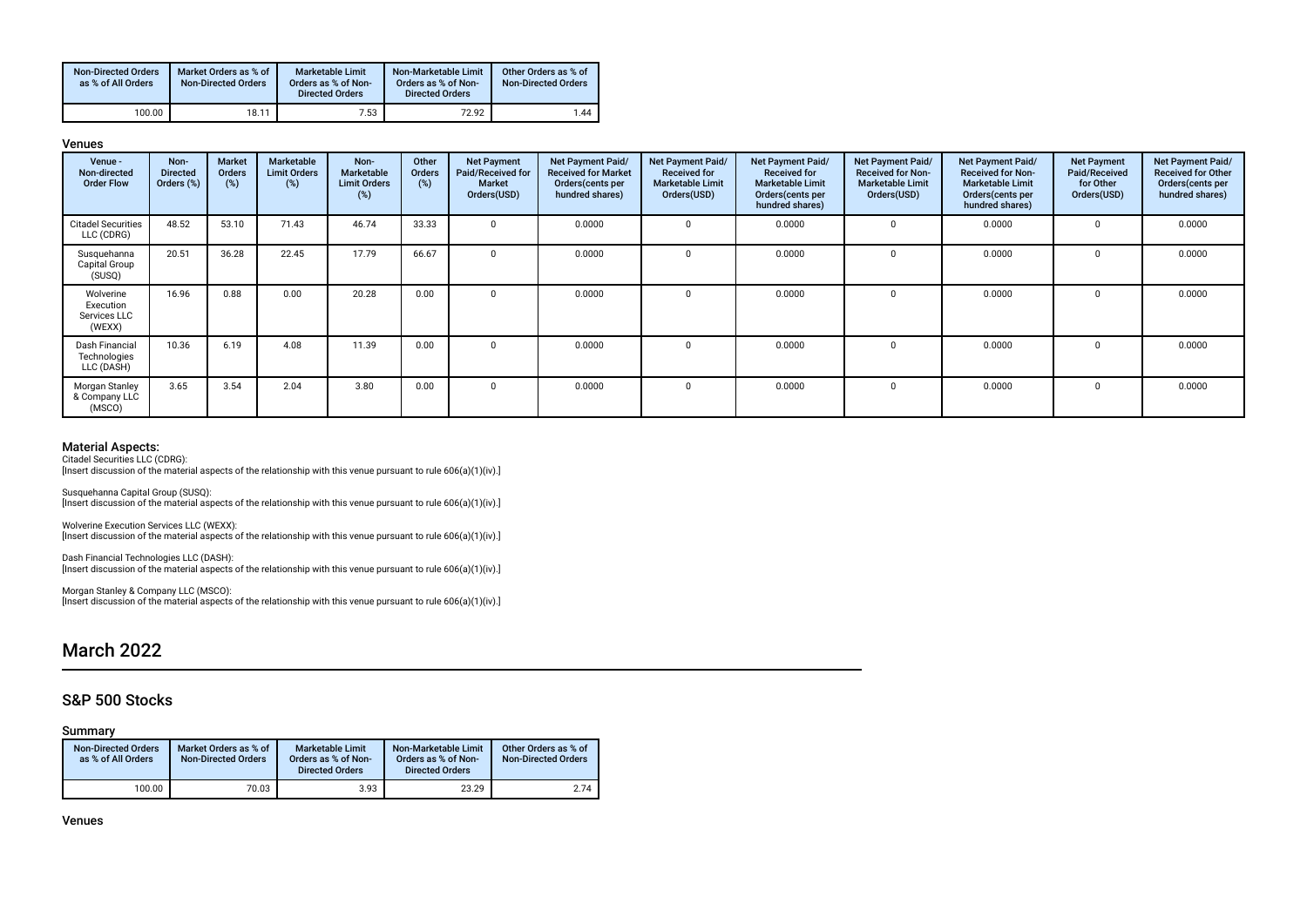| Venue -<br>Non-directed<br><b>Order Flow</b>          | Non-<br><b>Directed</b><br>Orders (%) | <b>Market</b><br>Orders<br>(%) | Marketable<br><b>Limit Orders</b><br>$(\%)$ | Non-<br>Marketable<br><b>Limit Orders</b><br>(%) | Other<br>Orders<br>(%) | <b>Net Payment</b><br>Paid/Received for<br>Market<br>Orders(USD) | Net Payment Paid/<br><b>Received for Market</b><br>Orders(cents per<br>hundred shares) | Net Payment Paid/<br>Received for<br><b>Marketable Limit</b><br>Orders(USD) | Net Payment Paid/<br>Received for<br><b>Marketable Limit</b><br>Orders(cents per<br>hundred shares) | Net Payment Paid/<br>Received for Non-<br><b>Marketable Limit</b><br>Orders(USD) | Net Payment Paid/<br>Received for Non-<br><b>Marketable Limit</b><br>Orders(cents per<br>hundred shares) | <b>Net Payment</b><br>Paid/Received for<br>Other<br>Orders(USD) | Net Payment Paid/<br>Received for Other<br>Orders(cents per<br>hundred shares) |
|-------------------------------------------------------|---------------------------------------|--------------------------------|---------------------------------------------|--------------------------------------------------|------------------------|------------------------------------------------------------------|----------------------------------------------------------------------------------------|-----------------------------------------------------------------------------|-----------------------------------------------------------------------------------------------------|----------------------------------------------------------------------------------|----------------------------------------------------------------------------------------------------------|-----------------------------------------------------------------|--------------------------------------------------------------------------------|
| Citadel<br>Securities LLC<br>(CDRG)                   | 24.27                                 | 37.32                          | 38.36                                       | 18.50                                            | 2.78                   | $\Omega$                                                         | 0.0000                                                                                 | $\mathbf 0$                                                                 | 0.0000                                                                                              | $\mathbf 0$                                                                      | 0.0000                                                                                                   | $\mathbf 0$                                                     | 0.0000                                                                         |
| National<br>Financial<br>Services LLC<br>(XSTM)       | 19.46                                 | 0.00                           | 0.00                                        | 0.00                                             | 86.76                  | $\Omega$                                                         | 0.0000                                                                                 | $\mathbf 0$                                                                 | 0.0000                                                                                              | $\mathbf 0$                                                                      | 0.0000                                                                                                   | $\Omega$                                                        | 0.0000                                                                         |
| <b>VIRTU</b><br>Americas, LLC<br>(NITE)               | 18.29                                 | 22.52                          | 27.40                                       | 20.44                                            | 5.72                   | $\Omega$                                                         | 0.0000                                                                                 | $\mathbf 0$                                                                 | 0.0000                                                                                              | $\mathbf 0$                                                                      | 0.0000                                                                                                   | $\Omega$                                                        | 0.0000                                                                         |
| Jane Street<br>Capital, LLC<br>(JNST)                 | 12.94                                 | 25.51                          | 23.29                                       | 1.55                                             | 0.00                   | $\Omega$                                                         | 0.0000                                                                                 | $\mathbf 0$                                                                 | 0.0000                                                                                              | $\mathbf 0$                                                                      | 0.0000                                                                                                   | $\mathbf 0$                                                     | 0.0000                                                                         |
| New York<br>Stock<br>Exchange<br>(NYSE)               | 6.60                                  | 0.00                           | 4.11                                        | 22.90                                            | 0.00                   | $\Omega$                                                         | 0.0000                                                                                 | $\mathbf 0$                                                                 | 0.0000                                                                                              | $\Omega$                                                                         | 0.0000                                                                                                   | $\Omega$                                                        | 0.0000                                                                         |
| <b>NASDAO</b><br>Execution<br>Services, LLC<br>(NSDQ) | 5.98                                  | 0.00                           | 0.00                                        | 21.09                                            | 0.00                   | $\Omega$                                                         | 0.0000                                                                                 | $\mathbf 0$                                                                 | 0.0000                                                                                              | $\mathbf 0$                                                                      | 0.0000                                                                                                   | $\Omega$                                                        | 0.0000                                                                         |
| G1 Execution<br>Services, LLC<br>(ETMM)               | 5.94                                  | 12.36                          | 5.48                                        | 0.13                                             | 0.00                   | $\Omega$                                                         | 0.0000                                                                                 | $\mathbf 0$                                                                 | 0.0000                                                                                              | $\mathbf 0$                                                                      | 0.0000                                                                                                   | $\Omega$                                                        | 0.0000                                                                         |
| Cboe EDGX US<br>Equities<br>Exchange<br>(EDGX)        | 2.13                                  | 0.00                           | 0.00                                        | 7.50                                             | 0.00                   | $\Omega$                                                         | 0.0000                                                                                 | $\mathbf 0$                                                                 | 0.0000                                                                                              | $\mathbf 0$                                                                      | 0.0000                                                                                                   | $\mathbf 0$                                                     | 0.0000                                                                         |
| <b>UBS Securities,</b><br>LLC (UBSS)                  | 1.76                                  | 0.71                           | 0.00                                        | 4.53                                             | 0.65                   | $\Omega$                                                         | 0.0000                                                                                 | $\mathbf 0$                                                                 | 0.0000                                                                                              | $\mathbf 0$                                                                      | 0.0000                                                                                                   | $\mathbf 0$                                                     | 0.0000                                                                         |
| Instinet<br><b>BlockCross</b><br>(BLKX)               | 0.92                                  | 0.00                           | 0.00                                        | 0.00                                             | 4.08                   | $\Omega$                                                         | 0.0000                                                                                 | $\mathbf 0$                                                                 | 0.0000                                                                                              | $\mathbf 0$                                                                      | 0.0000                                                                                                   | $^{\circ}$                                                      | 0.0000                                                                         |

Citadel Securities LLC (CDRG): [Insert discussion of the material aspects of the relationship with this venue pursuant to rule 606(a)(1)(iv).]

National Financial Services LLC (XSTM): [Insert discussion of the material aspects of the relationship with this venue pursuant to rule 606(a)(1)(iv).]

VIRTU Americas, LLC (NITE): Insert discussion of the material aspects of the relationship with this venue pursuant to rule 606(a)(1)(iv).]

Jane Street Capital, LLC (JNST): Insert discussion of the material aspects of the relationship with this venue pursuant to rule 606(a)(1)(iv).]

New York Stock Exchange (NYSE): [Insert discussion of the material aspects of the relationship with this venue pursuant to rule 606(a)(1)(iv).]

NASDAQ Execution Services, LLC (NSDQ): [Insert discussion of the material aspects of the relationship with this venue pursuant to rule  $606(a)(1)(iv)$ .]

G1 Execution Services, LLC (ETMM): [Insert discussion of the material aspects of the relationship with this venue pursuant to rule 606(a)(1)(iv).]

Cboe EDGX US Equities Exchange (EDGX): [Insert discussion of the material aspects of the relationship with this venue pursuant to rule 606(a)(1)(iv).]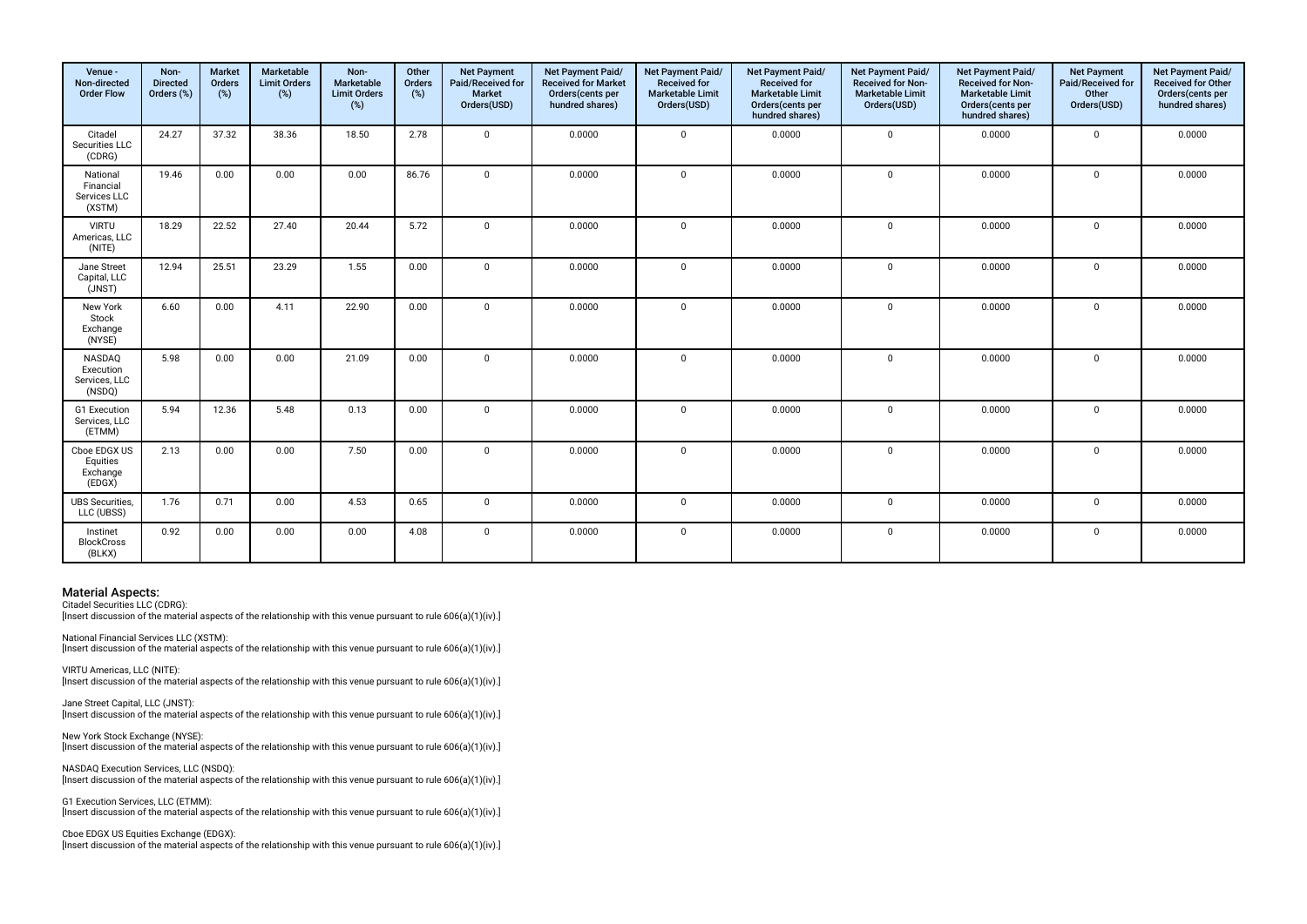UBS Securities, LLC (UBSS): [Insert discussion of the material aspects of the relationship with this venue pursuant to rule 606(a)(1)(iv).]

Instinet BlockCross (BLKX): [Insert discussion of the material aspects of the relationship with this venue pursuant to rule 606(a)(1)(iv).]

------------------------ $\rightarrow$ ------------------------

# March 2022

### Non-S&P 500 Stocks

### Summary

| <b>Non-Directed Orders</b><br>as % of All Orders | Market Orders as % of<br>Non-Directed Orders | Marketable Limit<br>Orders as % of Non-<br><b>Directed Orders</b> | Non-Marketable Limit<br>Orders as % of Non-<br><b>Directed Orders</b> | Other Orders as % of<br><b>Non-Directed Orders</b> |
|--------------------------------------------------|----------------------------------------------|-------------------------------------------------------------------|-----------------------------------------------------------------------|----------------------------------------------------|
| 100.00                                           | 68.17                                        | 5.09                                                              | 24.59                                                                 | 2.16                                               |

| Venue -<br>Non-directed<br><b>Order Flow</b>    | Non-<br><b>Directed</b><br>Orders (%) | <b>Market</b><br>Orders<br>(%) | Marketable<br><b>Limit Orders</b><br>(%) | Non-<br>Marketable<br><b>Limit Orders</b><br>(%) | Other<br>Orders<br>$(\%)$ | <b>Net Payment</b><br>Paid/Received for<br>Market<br>Orders(USD) | Net Payment Paid/<br><b>Received for Market</b><br>Orders(cents per<br>hundred shares) | Net Payment Paid/<br><b>Received for</b><br><b>Marketable Limit</b><br>Orders(USD) | Net Payment Paid/<br><b>Received for</b><br><b>Marketable Limit</b><br>Orders(cents per<br>hundred shares) | Net Payment Paid/<br>Received for Non-<br><b>Marketable Limit</b><br>Orders(USD) | Net Payment Paid/<br><b>Received for Non-</b><br><b>Marketable Limit</b><br>Orders(cents per<br>hundred shares) | <b>Net Payment</b><br>Paid/Received for<br>Other<br>Orders(USD) | Net Payment Paid/<br>Received for Other<br>Orders(cents per<br>hundred shares) |
|-------------------------------------------------|---------------------------------------|--------------------------------|------------------------------------------|--------------------------------------------------|---------------------------|------------------------------------------------------------------|----------------------------------------------------------------------------------------|------------------------------------------------------------------------------------|------------------------------------------------------------------------------------------------------------|----------------------------------------------------------------------------------|-----------------------------------------------------------------------------------------------------------------|-----------------------------------------------------------------|--------------------------------------------------------------------------------|
| National<br>Financial<br>Services LLC<br>(XSTM) | 28.63                                 | 0.00                           | 0.00                                     | 0.00                                             | 91.17                     | $\mathbf 0$                                                      | 0.0000                                                                                 | $\mathbf 0$                                                                        | 0.0000                                                                                                     | $\mathbf 0$                                                                      | 0.0000                                                                                                          | $\mathbf 0$                                                     | 0.0000                                                                         |
| Citadel<br>Securities LLC<br>(CDRG)             | 20.30                                 | 38.43                          | 35.93                                    | 13.78                                            | 1.97                      | $\mathbf 0$                                                      | 0.0000                                                                                 | $\mathsf 0$                                                                        | 0.0000                                                                                                     | 0                                                                                | 0.0000                                                                                                          | 0                                                               | 0.0000                                                                         |
| <b>VIRTU</b><br>Americas, LLC<br>(NITE)         | 15.76                                 | 22.37                          | 26.95                                    | 21.36                                            | 1.74                      | $\mathbf 0$                                                      | 0.0000                                                                                 | $\mathbf 0$                                                                        | 0.0000                                                                                                     | 0                                                                                | 0.0000                                                                                                          | 0                                                               | 0.0000                                                                         |
| Jane Street<br>Capital, LLC<br>(JNST)           | 10.14                                 | 23.87                          | 22.75                                    | 0.73                                             | 0.00                      | $\mathbf{0}$                                                     | 0.0000                                                                                 | $\mathsf 0$                                                                        | 0.0000                                                                                                     | 0                                                                                | 0.0000                                                                                                          | 0                                                               | 0.0000                                                                         |
| G1 Execution<br>Services, LLC<br>(ETMM)         | 5.56                                  | 13.19                          | 11.38                                    | 0.33                                             | 0.06                      | $\mathbf{0}$                                                     | 0.0000                                                                                 | $\mathbf 0$                                                                        | 0.0000                                                                                                     | 0                                                                                | 0.0000                                                                                                          | $\mathbf 0$                                                     | 0.0000                                                                         |
| NASDAQ<br>Execution<br>Services, LLC<br>(NSDQ)  | 4.45                                  | 0.00                           | 0.00                                     | 16.61                                            | 0.00                      | $\mathbf 0$                                                      | 0.0000                                                                                 | $\mathsf 0$                                                                        | 0.0000                                                                                                     | 0                                                                                | 0.0000                                                                                                          | 0                                                               | 0.0000                                                                         |
| <b>NYSE</b> Arca<br>(ARCA)                      | 3.62                                  | 0.00                           | 0.00                                     | 13.51                                            | 0.00                      | $\mathbf 0$                                                      | 0.0000                                                                                 | $\mathsf 0$                                                                        | 0.0000                                                                                                     | 0                                                                                | 0.0000                                                                                                          | 0                                                               | 0.0000                                                                         |
| Cboe EDGX US<br>Equities<br>Exchange<br>(EDGX)  | 3.29                                  | 0.00                           | 0.00                                     | 12.26                                            | 0.00                      | $\mathbf{0}$                                                     | 0.0000                                                                                 | $\mathbf 0$                                                                        | 0.0000                                                                                                     | 0                                                                                | 0.0000                                                                                                          | 0                                                               | 0.0000                                                                         |
| New York<br>Stock<br>Exchange<br>(NYSE)         | 3.27                                  | 0.00                           | 1.20                                     | 12.06                                            | 0.00                      | $\mathbf{0}$                                                     | 0.0000                                                                                 | $\mathbf 0$                                                                        | 0.0000                                                                                                     | 0                                                                                | 0.0000                                                                                                          | $\mathbf 0$                                                     | 0.0000                                                                         |
| Instinet<br><b>BlockCross</b><br>(BLKX)         | 1.45                                  | 0.00                           | 0.00                                     | 0.00                                             | 4.61                      | $\mathbf 0$                                                      | 0.0000                                                                                 | $\mathsf 0$                                                                        | 0.0000                                                                                                     | 0                                                                                | 0.0000                                                                                                          | 0                                                               | 0.0000                                                                         |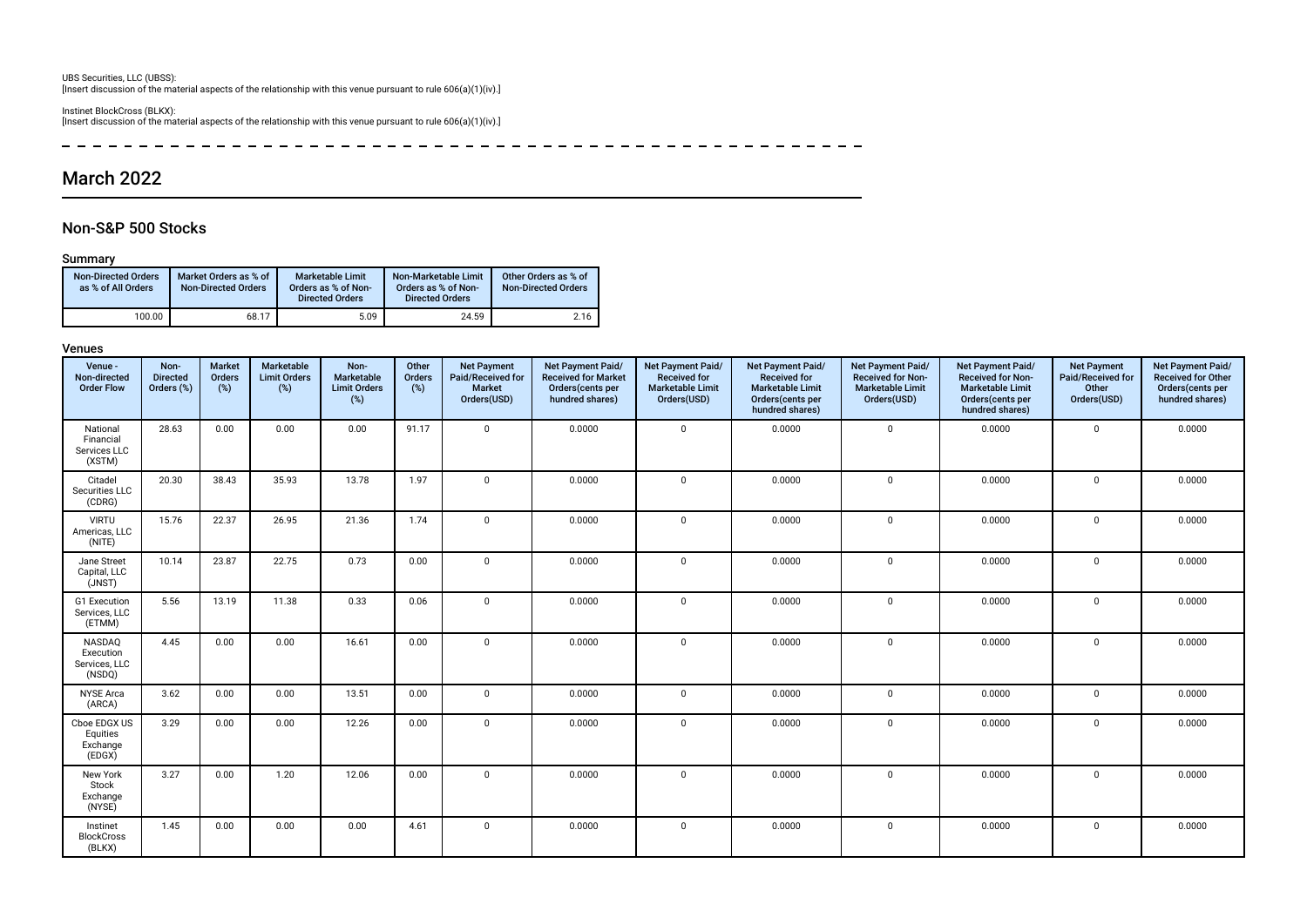National Financial Services LLC (XSTM): [Insert discussion of the material aspects of the relationship with this venue pursuant to rule 606(a)(1)(iv).]

Citadel Securities LLC (CDRG): [Insert discussion of the material aspects of the relationship with this venue pursuant to rule 606(a)(1)(iv).]

VIRTU Americas, LLC (NITE): [Insert discussion of the material aspects of the relationship with this venue pursuant to rule 606(a)(1)(iv).]

Jane Street Capital, LLC (JNST): [Insert discussion of the material aspects of the relationship with this venue pursuant to rule 606(a)(1)(iv).]

G1 Execution Services, LLC (ETMM): [Insert discussion of the material aspects of the relationship with this venue pursuant to rule 606(a)(1)(iv).]

NASDAQ Execution Services, LLC (NSDQ): [Insert discussion of the material aspects of the relationship with this venue pursuant to rule 606(a)(1)(iv).]

NYSE Arca (ARCA): [Insert discussion of the material aspects of the relationship with this venue pursuant to rule 606(a)(1)(iv).]

Cboe EDGX US Equities Exchange (EDGX): [Insert discussion of the material aspects of the relationship with this venue pursuant to rule 606(a)(1)(iv).]

New York Stock Exchange (NYSE): [Insert discussion of the material aspects of the relationship with this venue pursuant to rule 606(a)(1)(iv).]

Instinet BlockCross (BLKX): [Insert discussion of the material aspects of the relationship with this venue pursuant to rule 606(a)(1)(iv).]

# March 2022

### **Options**

### Summary

| <b>Non-Directed Orders</b><br>as % of All Orders | Market Orders as % of<br><b>Non-Directed Orders</b> | <b>Marketable Limit</b><br>Orders as % of Non-<br><b>Directed Orders</b> | Non-Marketable Limit<br>Orders as % of Non-<br><b>Directed Orders</b> | Other Orders as % of<br><b>Non-Directed Orders</b> |
|--------------------------------------------------|-----------------------------------------------------|--------------------------------------------------------------------------|-----------------------------------------------------------------------|----------------------------------------------------|
| 100.00                                           | 12.19                                               | 8.78                                                                     | 76.15                                                                 | 2.88                                               |

| Venue -<br>Non-directed<br><b>Order Flow</b>     | Non-<br><b>Directed</b><br>Orders (%) | <b>Market</b><br>Orders<br>(%) | Marketable<br><b>Limit Orders</b><br>$(\%)$ | Non-<br>Marketable<br><b>Limit Orders</b><br>(%) | Other<br><b>Orders</b><br>(%) | <b>Net Payment</b><br>Paid/Received for<br><b>Market</b><br>Orders(USD) | Net Payment Paid/<br><b>Received for Market</b><br>Orders (cents per<br>hundred shares) | Net Payment Paid/<br><b>Received for</b><br><b>Marketable Limit</b><br>Orders(USD) | Net Payment Paid/<br><b>Received for</b><br><b>Marketable Limit</b><br>Orders (cents per<br>hundred shares) | <b>Net Payment Paid/</b><br><b>Received for Non-</b><br><b>Marketable Limit</b><br>Orders(USD) | Net Payment Paid/<br><b>Received for Non-</b><br><b>Marketable Limit</b><br>Orders (cents per<br>hundred shares) | <b>Net Payment</b><br>Paid/Received<br>for Other<br>Orders(USD) | Net Payment Paid/<br><b>Received for Other</b><br>Orders(cents per<br>hundred shares) |
|--------------------------------------------------|---------------------------------------|--------------------------------|---------------------------------------------|--------------------------------------------------|-------------------------------|-------------------------------------------------------------------------|-----------------------------------------------------------------------------------------|------------------------------------------------------------------------------------|-------------------------------------------------------------------------------------------------------------|------------------------------------------------------------------------------------------------|------------------------------------------------------------------------------------------------------------------|-----------------------------------------------------------------|---------------------------------------------------------------------------------------|
| <b>Citadel Securities</b><br>LLC (CDRG)          | 42.28                                 | 49.46                          | 42.86                                       | 41.93                                            | 27.27                         |                                                                         | 0.0000                                                                                  | 0                                                                                  | 0.0000                                                                                                      |                                                                                                | 0.0000                                                                                                           |                                                                 | 0.0000                                                                                |
| Susquehanna<br>Capital Group<br>(SUSQ)           | 18.49                                 | 37.63                          | 35.71                                       | 15.39                                            | 31.82                         |                                                                         | 0.0000                                                                                  | $\Omega$                                                                           | 0.0000                                                                                                      |                                                                                                | 0.0000                                                                                                           |                                                                 | 0.0000                                                                                |
| Wolverine<br>Execution<br>Services LLC<br>(WEXX) | 18.09                                 | 0.00                           | 4.29                                        | 20.96                                            | 0.00                          | 0                                                                       | 0.0000                                                                                  | $\Omega$                                                                           | 0.0000                                                                                                      |                                                                                                | 0.0000                                                                                                           |                                                                 | 0.0000                                                                                |
| Dash Financial<br>Technologies                   | 15.59                                 | 10.75                          | 11.43                                       | 16.43                                            | 9.09                          |                                                                         | 0.0000                                                                                  | $\Omega$                                                                           | 0.0000                                                                                                      |                                                                                                | 0.0000                                                                                                           |                                                                 | 0.0000                                                                                |